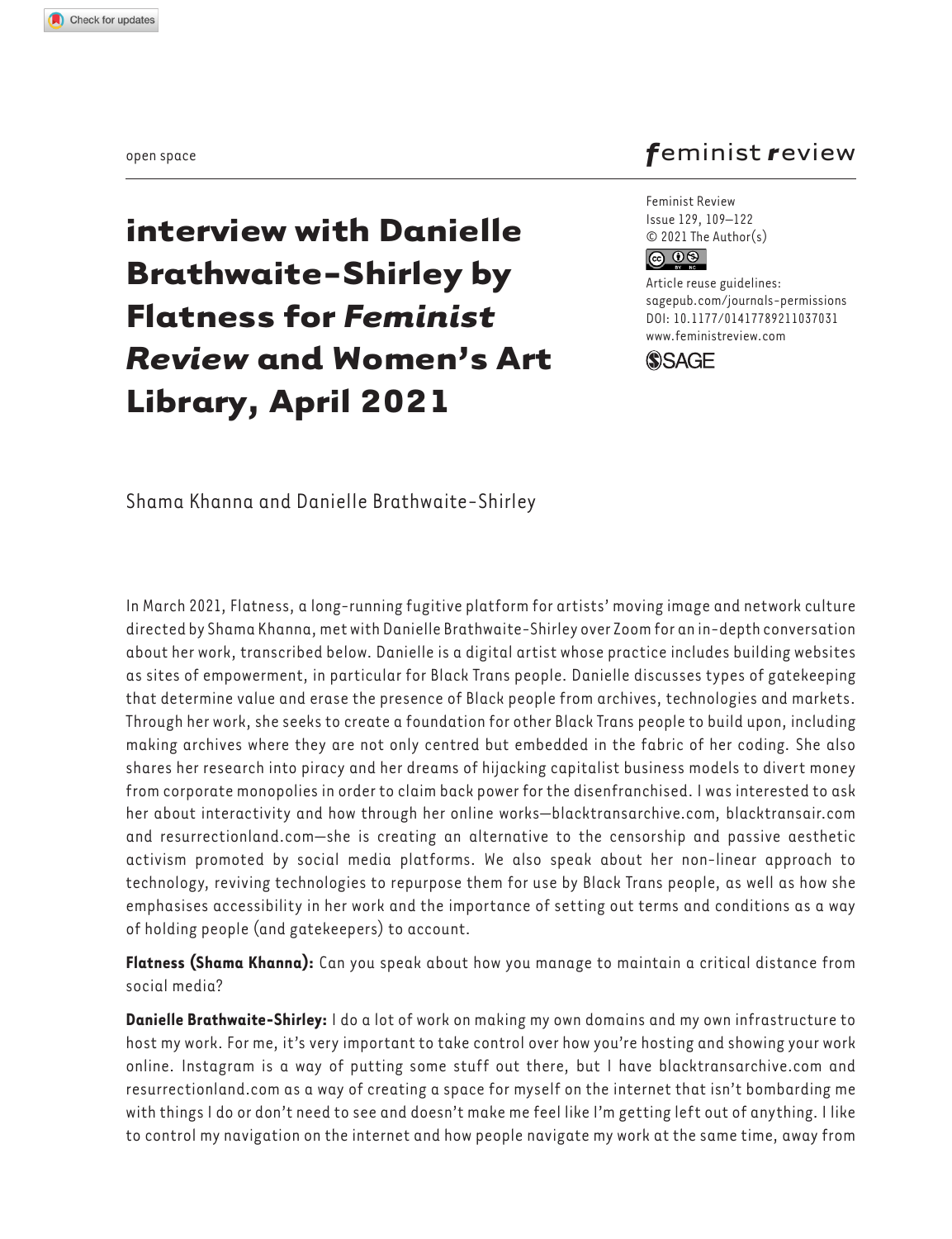Instagram and away from social media, to see the work and actually be like no, the internet is not just these large social media conglomerates.

**Flatness:** So in comparison to the archives you're creating with Black Trans people, you're able to say that Instagram is an archive but it doesn't have your interests at heart.

**Danielle:** For me, Instagram isn't a great place to only host work because eventually when they decide to change the terms and conditions, or your account gets hacked or banned for any reason, then you've lost everything on there. So I'm interested in archives [in] that I have the control over how they are surviving and if they break down it's my responsibility to fix. Because if we don't have that, you won't have any control over how and when this erasure happens, and again you'll just be repeating this same kind of cycle of people trying to archive certain bodies or some conversations within a structure that is inherently going to erase them.

**Flatness:** I think my experience of social media is that I feel implicated by the immediacy and intimacy it creates. It feels as viewers we're being pulled out of a position of being passive.

**Danielle:** Sure. I'm trying to remove that kind of passive audience. I find that passive audience very difficult … what's the word, disappointing, I'm disappointed how little people want to act now and how often they find themselves in a position where they think that when someone makes something they can consume it, without taking any responsibility or thinking further on it. And my practice is making people's choices matter within the work and their choices will determine how the work reacts to them.

**Flatness:** That blows my mind. I think this idea of interactivity, away from the gaming world at least, is so unusual. Do you also make films as well, or are all your works interactive?

**Danielle:** I've made a lot of films and animations that go with my works. So *Resurrection Lands* actually has a forty-minute animation that usually gets paired with it when it's shown [see Figure 1]. I actually got into making games by making films, so while a lot of my animations before had gaming elements in them where it looks like you could make a choice, you actually couldn't and it was already pre-planned and people just play it out.

**Flatness:** Gaming is such a new discussion in the art world; do you feel like we're playing catch-up or has it always been a part of your education?

**Danielle:** I mean games have always been part of my upgrowing. I think we all play games when we're younger, not just video games but games in general, and I feel that that kind of interactivity and play gets removed when you put it in the gallery because there's this seriousness, this intellectual idea of how art should be looked at and consumed. And that is usually informed by who's buying and who's letting what art be shown. Something about making games that can be shown online is that we get to take [all this] out of the galleries' hands. And they don't like that so now they're trying to jump in on that as well, trying to mint artworks online with NFTs [non-fungible tokens]. They're trying to get into this idea of what does it mean to have work that's interactive and digital and how you can sell it and how they can make money off it essentially. So I feel like the world is playing catch up in that sense. The world of games is a massive business and a big model that people look at. It's a very interesting model when you think about art in general, but the artwork was always informed by who was actually buying, selling and who's being let into the school and learning the skills and who's allowed to enter the spaces. A lot of NFT spaces are exclusively white because that's who is let in and gets the keys. Often it's invite only, and they're not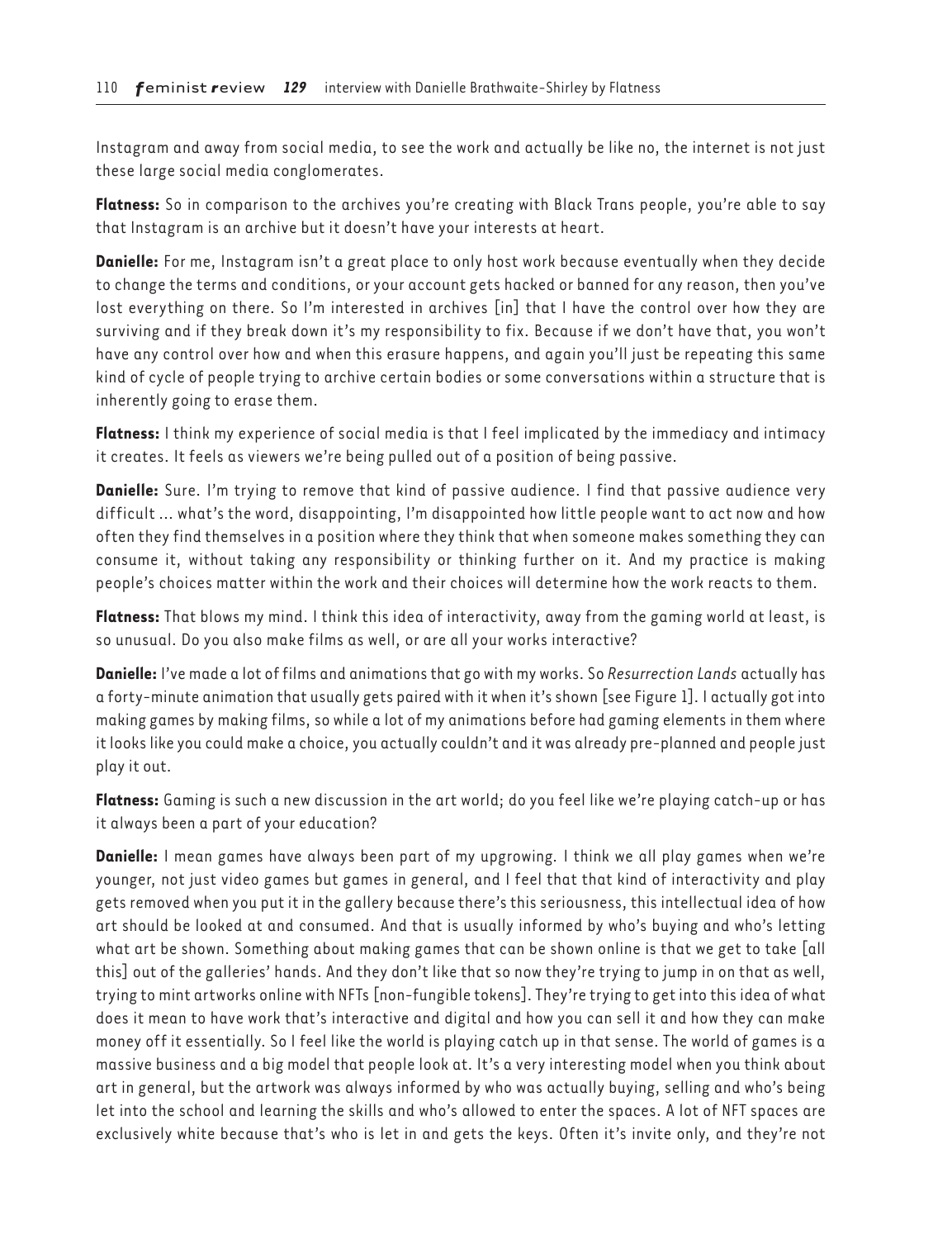



giving keys to Black Trans people or Black people in general. So a lot of gatekeepers make certain types of artwork more lucrative than others. And gaming hasn't been able to come into its own until now that people need to make work that's online and interactive. And there's a big interest in game engines so it's very interesting, but artwork is only changing because it has to.

**Flatness:** I'm interested in how you sell your work and how you can, to an extent, future-proof it or think about its conservation once it's out of your hands.

**Danielle:** Yeah. So currently I don't sell my archives. They're not for sale. They're something that wouldn't be right to sell. If I'm calling it an archive and I'm working with people to archive them; it's not right to sell any of that. I don't want anyone to have ownership of that. And so I haven't sold anything! I think there will be things in the future that I will sell if I can, but a lot of my work currently has been made with a mindset of actually archiving those around me. Having it in someone else's hands doesn't suit what the work was made for in the first place. So a different model of making money and selling work needs to approach me. I look at a lot of models like indie game studios as a way of making money, as opposed to selling the rights to art or painting. As for future-proofing, that's what we're looking into. We're looking into how we can essentially make these kinds of online internet works, and put them maybe onto a USB and create a box for them so that people can keep a box and it will work forever. It's very difficult. But we're also looking into how we could remaster things: when you have old video games,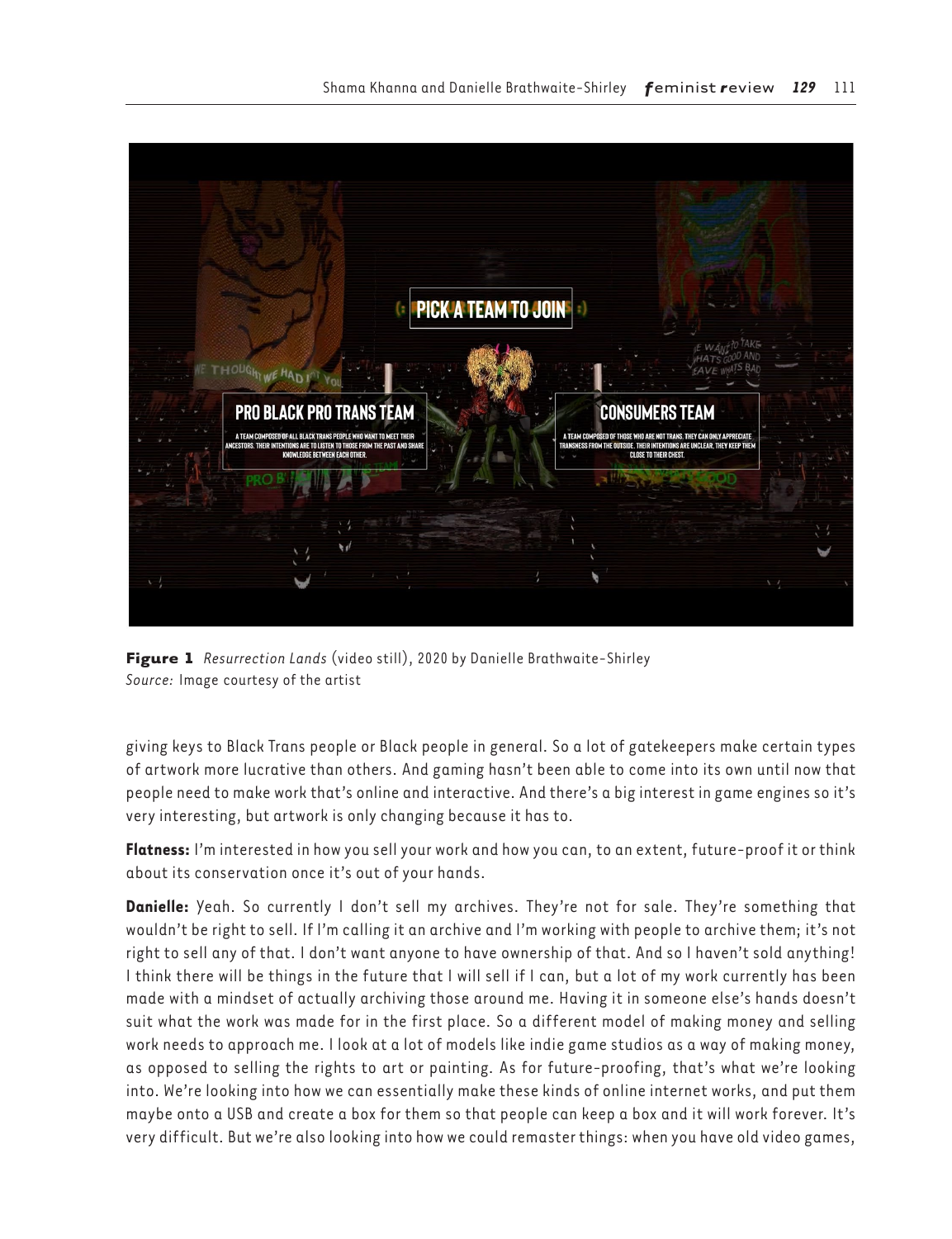and a new version gets made to play on the current systems. I'm really interested in what it looks like to remaster an archive. And what the Black Trans archive looks like when it's remastered.

**Flatness:** I've seen all of your work online. So I'm yet to behold your installations. Do you prefer one over the other?

**Danielle:** I am really influenced by old PS1 Nintendo 64 games. So for me, the work that goes into optimising something to run on a really bad system is really interesting to me. Making the textures very low resolution, making as small number of polygons as possible, making the file small [and] crunching things down, compressing things and still making it look very slick. I'm really interested in that, in those textured effects that you get when you have a video file and you crunch it down to work on everything. I'm very interested in making work that runs on a limited platform and currently the internet feels like a very limited platform space because you have all these limitations to it. I'm currently building a work on Unity to run off anything and it doesn't have the same limitations so you're putting in false limitations for yourself. But the Internet has very real limitations like if you create a 4K video and it's interactive you need time for it to buffer, so you're going to have to build in a backward buffering thing and you might have to split the video up into many pieces. And so a similar kind of optimisation strategy has to be approached when making different games or different films to run on the internet. If you're using films to make an interactive project, you have to think about completely different things. When you think about if you're using your browser to run a 3D programme. There's a completely different conversation to have on that.

**Flatness:** That's really interesting because I've written about how the rawness of your work is more to do with working at speed; or maybe it's both, would you say? Or you're not interested in something being high res?

**Danielle:** Yeah! I mean, a lot of my references are from the 1980s and 1990s. So I look at very early technology and this is because for me I don't see the limitation in technology at that time. I see the limitation in people who were using that technology, and it was usually just white men. And so I see this as untapped resources because essentially someone made an engine that ran a very particular game, or a very particular programme, but only white men put ideas into it, and then what came out was very specifically tailored to other white men. And so for me, I'm thinking okay if I approached that same technology back then, with the idea of thinking of it as a possible use of archiving and using the same techniques to tell a story that I want to tell now, what does that look like? And so my aesthetic often comes out nostalgic, because I'm actually looking at a nostalgic era of technology and video games that was much simpler than it is now. But also it's a kind of rally against a lot of internet art. A lot of digital art being made at the time that I was doing my art practice was like, slick, very soft, very feminine structures of—I don't know—globs of very pure beautifully made 1,000 million polygons, highly rendered just 3D stuff, you know, and made by men. And I hated all of that because none of it was interesting. It's the same; the men have the access to technology, and they use the technology to make something so beautiful but actually they don't say anything with it. And I'm more interested in being able to have a process that's quick enough to allow me to say exactly what I need to say.

**Flatness:** I'm wondering if there are any baby queers or baby Trans people who have been asking you how to do things? I guess that's the idea, right, that hopefully in the future this type of archiving will catch on?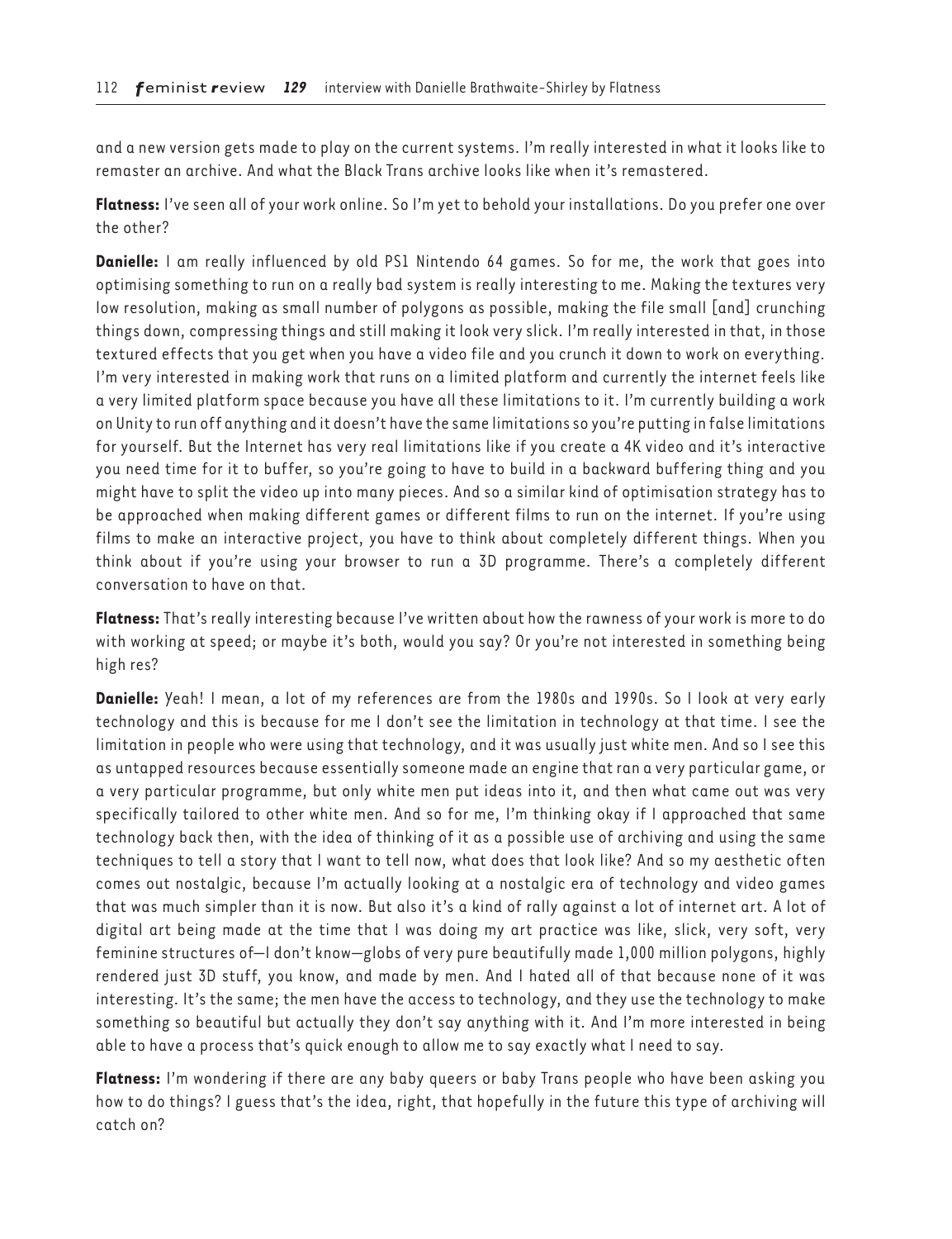**Danielle:** For me, I just feel it's important for people to do their own type of archiving. I don't think you need to do my type. I feel like every time I do a project, the way I do it is different because I'm working with different people. And for me, that process is very important: that you have to change how you're archiving people because not everyone's the same. And if you try and use the same format, you will inherently erase something about them. And that's not to say all the new formats you use will be perfect but you'd have to try and adapt and fit the structure and the architecture that the archive is even made on in the first place, to fit the group of people that you want to archive. So you have to take into account: who are they, what access do they have, how they want to be shown and who was accessing and things like this.

**Flatness:** How did you start working with other Trans people to archive them? And how have your techniques developed?

**Danielle:** Something I've always done is worked with people around me. When I was making animations, I always got people to do the voices and filmed the people that were around me. I replicated things that happened to us using animations to try and remember them. I used to use 3D environments as a diary just to write notes in. And so this kind of note-taking, this way of looking at 3D has never really been about the end result: it's been about the process of what gets put into it. And something I do often, which I've talked about before, is taking all these pictures of people and using them to make the ground, using the pictures to make the earth, the sky and everything. You wouldn't even know that there's a lot of references within the structure of the worlds—the digital worlds—I build. And so for me, making work, the process is who and how I'm working with a bunch of people. A work I'm doing now is a work in which I've motion-captured two Black Trans people who are dancing and I've used all those motions to map out these levels in an arcade game. All the movement is of them dancing, and how you interact with them changes how they dance and who's dancing and how the enemies dance and if you save the level or not, things like this.

**Flatness:** Amazing. And do you work to commission always or is it constant research and the commissions are just things that kind of bookmark your work?

**Danielle:** I'm always kind of working and usually either I approach someone and say I want to do this work: can you give me the money to make it? Or, someone says you can do this work, we want to give you this much money to put on a show … It doesn't really matter what the show is, I'll probably have a piece I'm already working on and that money will help fund that piece to get made. But something I always like to do is [ensure] that there's the installation piece for whatever it is, but then there's my personal domain that stays with me that anyone can access online. Resurrectionland.com is its own domain. Blacktransarchive.com: that's its own domain. And so I have these domains. These galleries are not the only place where you experience the work. The domain is where the work lives and the galleries get an installation version of that domain.

**Flatness:** Can you tell me about your current research into pirates?

**Danielle:** I came across this pirate podcast, and it talked about Black pirates and I was like, okay I'm interested in what this navigation of the sea was by these Black pirates, but there wasn't any information about that. But then I also found out that a lot of pirates were actually colonisers, and English genteel men: people who had official roles were actually doing the same thing as pirates were doing. And so this idea of pirates that we have is a very messed-up one. But there are also other accounts which talk about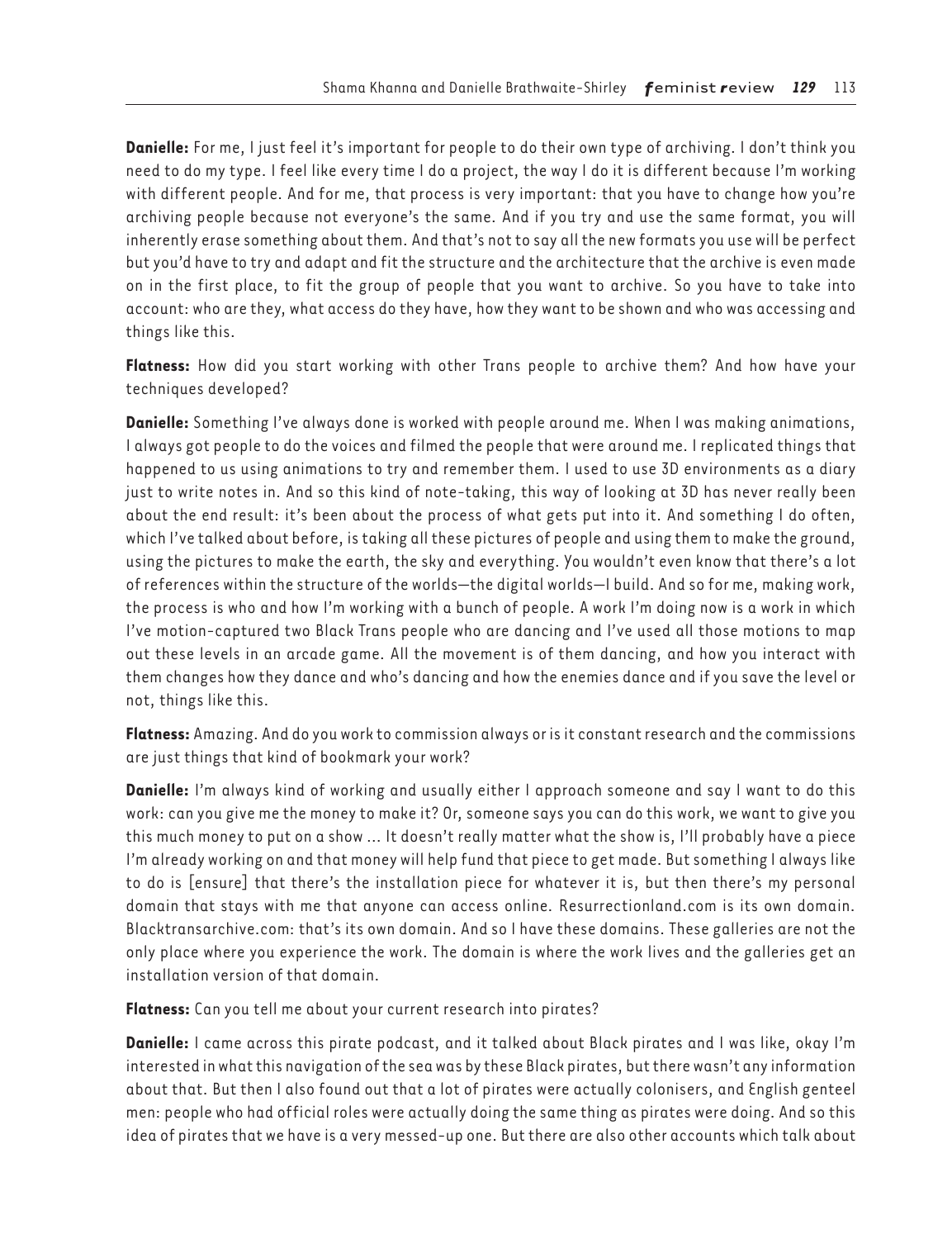the kind of communities they built on pirate ships. The ships would be run by their own particular community with their own particular rules everyone would sign up to: a very different ruling than you would have in any other land. So essentially, what you could have is if, at the time, there was a Black Trans pirate ship, you could have Black Trans rules which everyone followed and lived by. And so my new work about piracy, about the sea, is about this kind of lost history and lost understanding of how Black people navigated the sea. I call it 'wounds from the sea' because the sea is a moving body at all times and doesn't retain any history but so much history happens in the sea. It's 75 per cent of our Earth. And all of this history is washed away the instant it ends, and there are no traces to find, nothing to look back on and everything's eroded much faster than it can be remembered. And so for me, I'm really interested in reimagining navigation over the sea, and also our place in that writing over the histories and the narratives of peoples who travelled across the sea or were taken across the sea.

**Flatness:** That's so beautiful … Yeah, I've never thought of it that way or knew about this history. Are you connecting it to digital piracy and hacking?

**Danielle:** Oh yeah. When I was looking at pirates, I actually was researching fake scam companies who scam computers. And also I was looking at themed viruses: you can have these viruses now which are horror themed: as your computer is slowly destroyed they'll make these horror videos pop up like jump scares and your screen will fill with blood. They also have meme viruses that install a bunch of memes on your laptop or as your laptop dies it plays memes, but it's still destroying your computer. For me it was a really interesting way of thinking about piracy and claiming things back.

There are also a lot of crypto viruses. Essentially, they encrypt all the files in your computer and you have a certain amount of time to pay them in Bitcoin, until they delete all your files. And usually they have a little, like, creepy face that talks to you, like one had a pirate skull. They have themes to make what's happening even more scary than it already is. I'm really interested in using those ideas to ask and question how people can get reparations or take back items that were stolen from them, so I was making these fake pop-ups, which were based around stolen relics from colonisation. And so the pop-up, if you clicked on it, would, like, scam your computer and make maybe an institution give back a relic or accidentally loan out a relic to the country that it should be giving it to and never get it back. And so I was thinking about how we could use these ways that these fake helplines or these fake adverts you click on that actually install malware on your computer can actually be used to help give money to Black Trans people to help archive blackness, to take money back away from institutions or put them back into our hands. How can we essentially do that and what does it mean to install a malware on a computer that destroys it but at the same time gives information to those who need it? There's this case of someone who lived in a very poor country and he couldn't afford Wi-Fi so he wrote a virus that gave him the Wi-Fi from other people's computers. And that model of a virus is very interesting for me because it's a model that takes from people who have and gives it to those who haven't. And so it's a way of using viruses, not only to make money but also not enable people to opt out and have them opt into something they should already be opting into.

**Flatness:** You're working with Jacob V. Joyce and Ebun Sodipo and Tobi Adebajo, and I know Evan Ifekoya was one of your teachers at Slade. What does it mean to be surrounded by all these incredible practices?

**Danielle:** Great! It's great for me. We all think so differently and it's also so interesting to see how we approach similar things. For me, their practices don't come first, like, who they are comes first; those are people that have helped me through a lot, they're not just artists with a practice, they are community to me, you know, the reasons I make art in the first place. These are the people I think about as my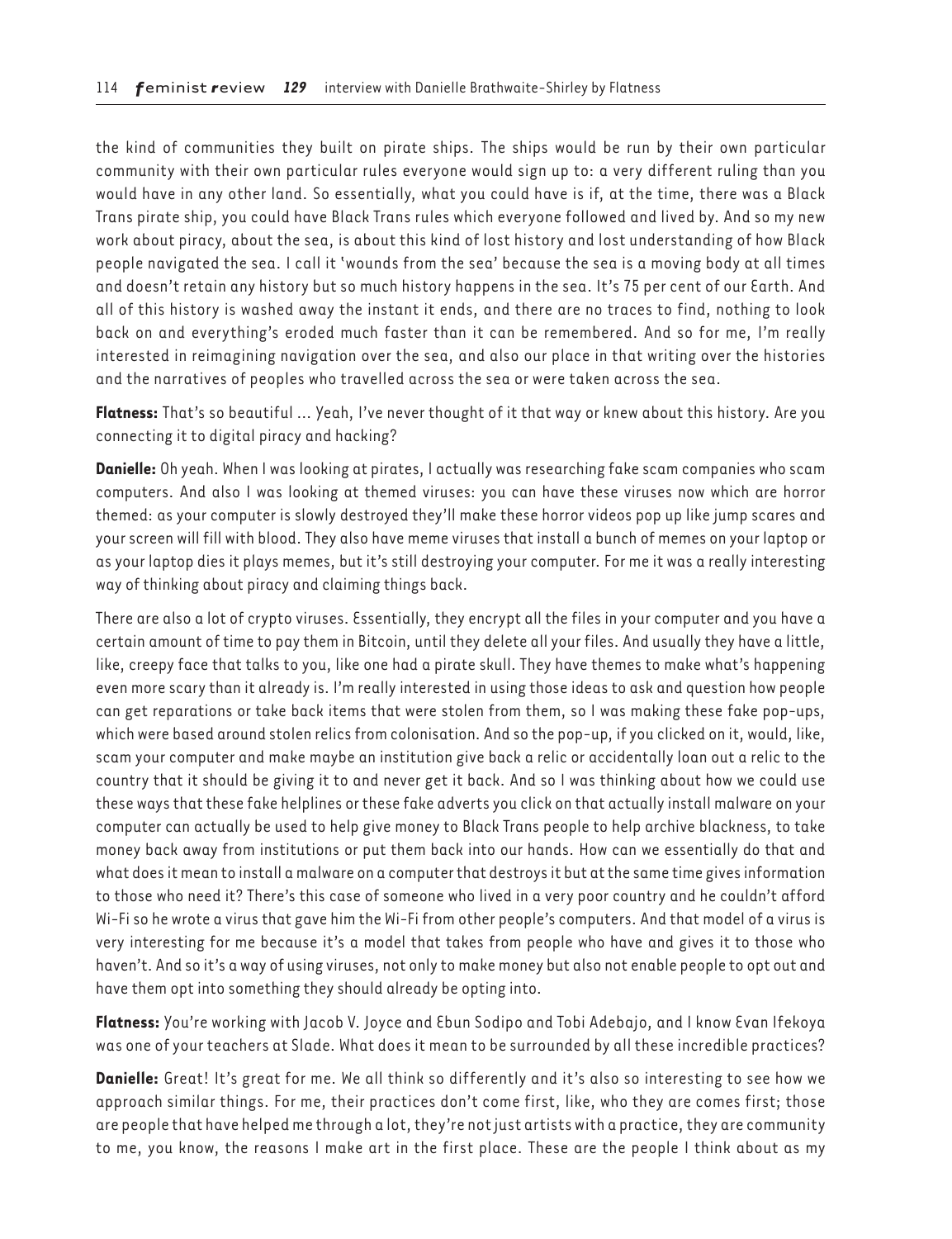audience. And so it's not like the work is inspirational to me, it's the way they drive and the way they think and the importance they place on the things they do is something that becomes extremely crucial to me, and exciting for me because I see the value in words, through them, and through these kind of practices and how they speak to me and how we speak to each other. And also, when you have someone that talks about your work that doesn't have these questions or, like, transness or blackness, but can actually just talk about the work you're making, you get to make better work. And so for me they are people that I can ask very personal, very real questions about what I'm doing wrong and how I can make this better. Irrespective of the topics, and they will be like: what are you trying to do? This is not working, this is working. So for me it's a really amazing network of people to have to create work that actually does what I want it to do.

**Flatness:** Yeah, I agree with you entirely, it's like having an ethics around one's practice. I find in the art world, if I think too hard about it, it makes me value my practice less, because it's impossible to see myself [positively] through that lens. But yeah, like Evan is a close friend of mine and just their existence is so critical to my thinking and life in general. So, yeah, I'm very, very grateful to know all of you and your practices. And I hope what I'm doing with mine is effective. I'm thinking quite carefully about this. At the moment I'm working with [artist] Natasha Lall, and we're imagining Flatness as more of a collective or communal space. I've made it interactive but the interactivity hasn't really worked …

**Danielle:** What do you mean the interactivity hasn't really worked?

**Flatness:** There is a comments feed and it's open, and I think my idea was that, you know, my role as a curator could be hacked. Anyone could take over the space, but nobody has. I've always felt so uncomfortable about being called a curator or with the power that it's meant to hold, and this was my way of saying it's not so much only my voice on here, it's all of the artists and the audience can join in as well.

**Danielle:** Yeah, something I've been doing with my recent talks is sharing it with someone else instead of just doing a talk about my work because I hate doing that now because I don't feel like I get much from it. I might do a talk with someone that I want to hear about their practice. So I did one with Ebun, about three weeks ago when we just got to talk about things that we just haven't had time to talk about. It was a really nice way of doing talks and that's how I'm approaching not centring myself within stuff, which felt uncomfortable, and instead just sharing the space. That becomes a much more interesting thing to watch in the first place.

**Flatness:** But you're so eloquent and you speak in such an accessible way about your work: you have so much clarity. I hope I'm not being condescending but it's quite unusual for an artist, dare I say it, a younger artist, to be such an authority on their work, but increasingly I understand it's something that you have to do as criticism has kind of died a death. Evan, for example, I love how they reach out about their work.

**Danielle:** I'm someone who loves people to rip my work to shreds. But I don't get that. And so often for me when I'm testing works out I don't test it with an art crowd at all, and I don't test it with just anyone: I test it with everyone. Everyone, anyone, because I need to know that it's accessible [and that] it speaks to anyone, anyone who picks it up can understand what it's doing and how to play it. But also is it interesting? Because the worst thing I'm scared of is making something boring. When I'm testing it on someone who doesn't know my practice and doesn't really care, they can tell you if it's shit or not. They'll tell you straight away. 'This doesn't work. Why is this here? I don't understand this. This is great,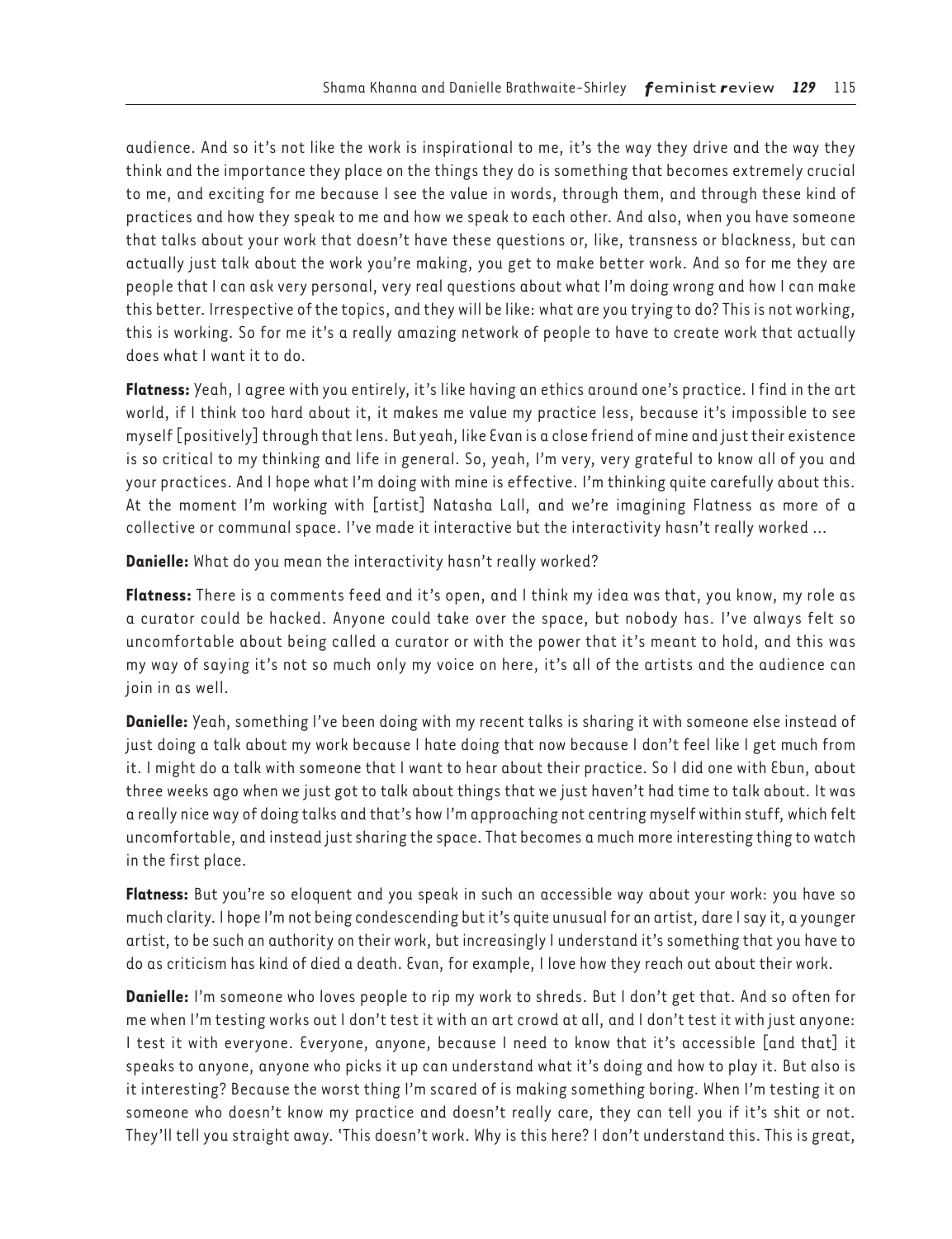this is terrible'. They'll tell you this from the heart, because they don't owe anything to you. I feel like sometimes we're in a kind of Instagram bubble dream. We get feedback that's always positive when actually we need feedback that's more constructive.

**Flatness:** I think most people would be really scared to ask anyone on the street what they thought about their work, but you're not just any artist, Danielle!

**Danielle:** I love getting ripped apart. It's so weird, I don't know, because of the school I went to … but even they were quite nice. But I love being upset. I like it when someone says, 'I don't know if it's doing that'. I am not someone that thinks that I make masterpieces: I know that my work has flaws. That's why I'm continually making work because I need to try and fix those flaws or make something better. So when people give me feedback that helps me do that, I'm super happy. I feel very privileged and lucky to get that feedback because I want to do a better job and you're helping me do that.

**Flatness:** Are you interested in hauntology, or would you say your work is located more within Afrofuturist practice, or neither of these?

**Danielle:** I'm into things that anyone can understand. So for me, I'm into the kind of theory that Audre Lorde writes. I'm into theory that comes from experience, and is seen as theory and academic. For me, when I think of academic work I often think of text that is impossible to read. I don't want my work to be inaccessible. I want it to be very accessible. I want it to be so clear, you can't misconstrue anything or interpret something in the wrong way. As for any of those phrases: I'm not interested because I would have to read something to understand them. And it's not about me not wanting to study that. It's about saying that those kinds of phrases—those kind of ideas—leave the people out that they're talking about. I'm like, we can't have language that leaves the people they're talking about out. That's not how we need to work. We need to work on things that hold those and take into account the experiences of those we're actually talking about, so that they can add to it. Their voices are more important than the work we make. And so having their voices within the work, and having them see that reflection is more important than a theory or a new type of understanding of how to, like, hold Afrofuturism or something like that. If my mum doesn't understand the kind of work we're doing, we're doing something wrong.

**Flatness:** I guess, a devil's advocate response is like, you can see a lineage of Black artists that have come before who have been written about within hauntology and Afrofuturism, maybe connecting you to those practices—is that valid?

**Danielle:** I never thought about Afrofuturism because it wasn't something that I was studying or looking at or referencing when I was making my work. I was thinking about Black Trans people in the past—how they haven't been remembered—and needing to leave markers for them in the present so that there's something that people can reference back to in the future […] That's something that I feel very strongly connected to, but I also feel like just calling it Afrofuturism—for me that's a genre that is quite specific, I don't think that every time a Black person makes work that's talking about an alternative space or an alternative world it's fair to say that's Afrofuturism and class it as such. For me that means that when a Black person makes Sci-Fi it gets classed into a limited field that is used to help other people understand why a Black person would make Sci-Fi. And that limits the scope within which we're allowed to do what we're allowed to do, and in what kind of conversations we're allowed because if all our kind of Sci-Fi narratives got termed 'Afrofuturism' that would become a saturated market. And only the best of the best would be seen. Something I like about Black work—and what I want to see more of—is us to be in all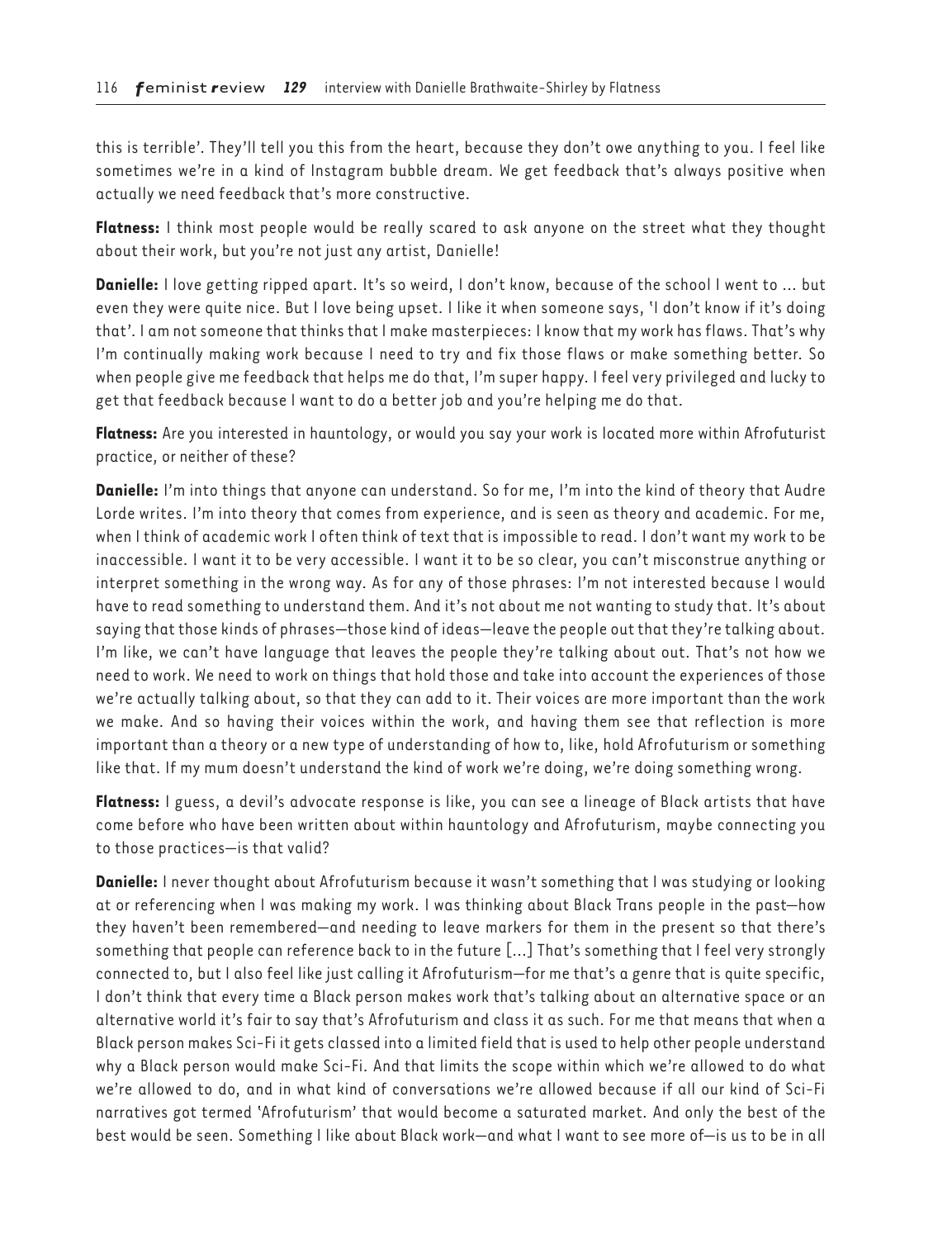the genres, not just the genre of Blackness […] And so I like a more branched-out idea and look upon the work before it's cast into a very specific genre, without even consulting if the artist is doing that or not.

**Flatness:** How do you feel about this interview for the Women's Art Library, *Feminist Review* and Flatness?

**Danielle:** How do I feel? I don't know what you mean.

**Flatness:** As a way of kind of conserving the project? I wondered because you've been doing so many interviews, if it's important that this documentation exists of your work, or if it's just, yeah, a way of surviving?

**Danielle:** I think I'm the wrong person to ask, because I don't care about my own voice. I am much more interested in hearing others. This is why my practice is based around other people. Like I'm much more interested in archiving how my friend Marikiscrycry moves than what I've got to say on how they move […] My purpose in this world is to try and use the skills I have to archive other people and try and tell and interpret these stories into the kind of field I know I can do. I feel—like with everything I do—if it can't be used by someone else, either as some foundation to add upon or something to see themselves in, I don't think it's doing a good job. So, if this interview does that, that's great. But if it doesn't then I will be okay [...] I was talking to someone yesterday about trying to write about archiving and experience in an intellectual university: what does that mean for me? I was interested in that. So I'm not someone who's gonna be like 'yeah, speaking to me is great' […] but my hope is that someone will hear it and say 'she's chatting nonsense. I can say what she wants to say way better', and then they'll say it way better and then someone else will look at that and say 'oh, that person is chatting absolute nonsense, I can say it way better'. And then we have this precedent of all these Black Trans people who are making better work than we were before.

**Flatness:** Within that I hear a call for more critical voices and yeah, for people to feel that they can speak up.

**Danielle:** Yeah, because I feel like the art world makes people individuals, but actually we're doing what we do because of people around us, you know like Sola [Olulode] makes work because of the people that she sees, and she wants to store in her paintings. And when someone tells me their experience, I see that as like a theoretical piece that has been told to me. How do we store that? I just want to hear more and more. I wish there was a Black Trans library.

**Flatness:** There will be, there will be. That was also a question I had; you're making a *How to Be a Trans Mother* archive (see Figure 2). How's it going?

**Danielle:** I mean no one's picked [it] up yet. It would be a really cool archive or a book or something.

**Flatness:** It does look like a book cover.

**Danielle:** I mean it was designed like that. It was designed like a game cover, actually. But maybe if I get another show that's what I'll pitch. I hope I still have it. I accidentally deleted thirty gigs of my work yesterday. Yeah, that's fine, it happens. I'm so used to losing work it's like I'm not even fazed by it anymore.

**Flatness:** That was the kind of the point of my interview as well. How do you archive? How do you backup all of your stuff?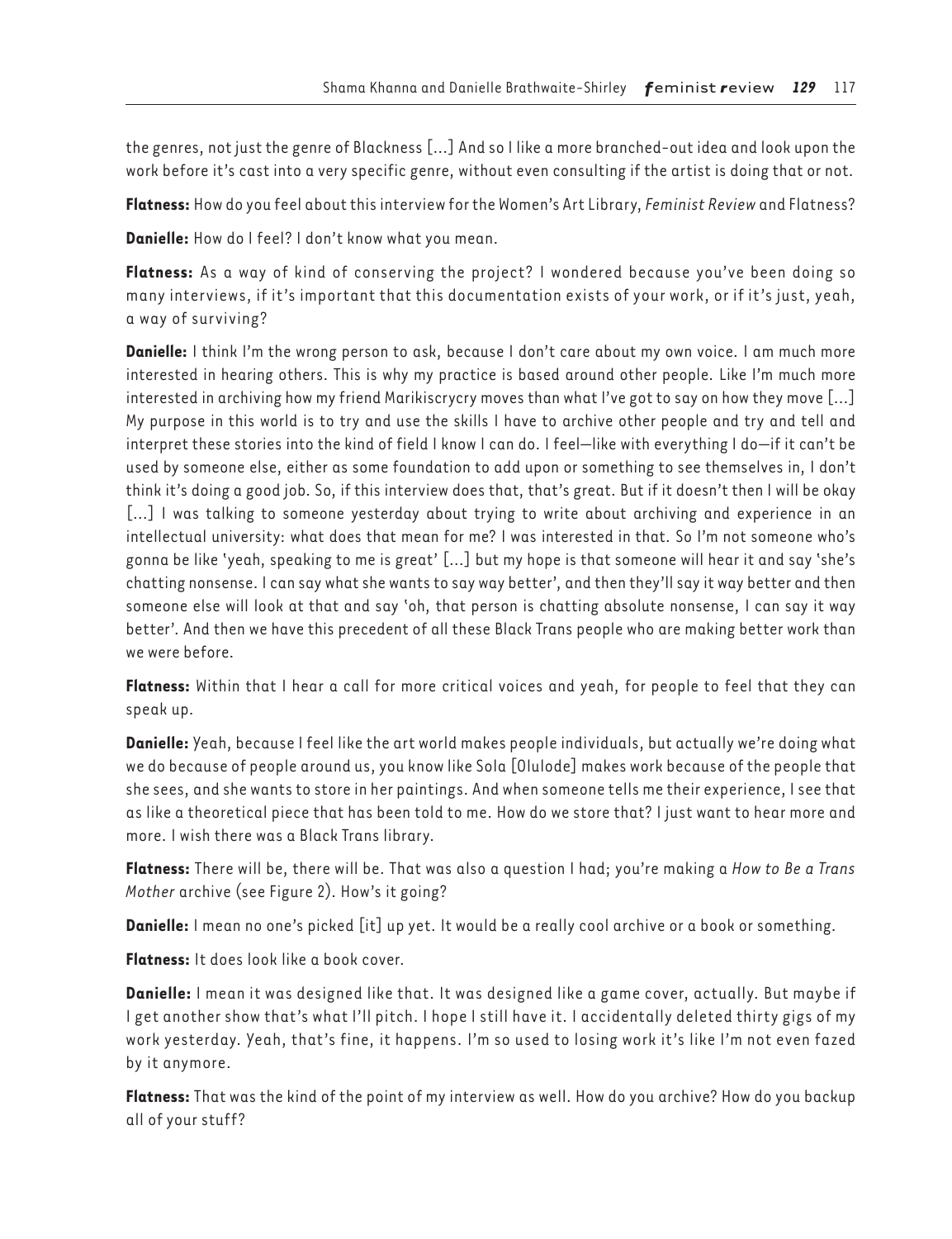

**Figure 2** *How to Be a Trans Mother* (work in progress), 2020 by Danielle Brathwaite-Shirley *Source:* Image courtesy of the artist

**Danielle:** I backup everything that's very important. I back it up about 50,000 times. So I have it in two different clouds in a hard drive and in two different computers. So all the stuff I deleted was kind of like, just stuff I had made. If someone was making archives of my work, or just my practice, it might be useful, but I mean it's gone now. I am very used to it. That happens when you work in digital stuff, things just disappear, which is why I'm trying to make something more permanent. I'm talking to the Science Gallery about conservation and we're looking at different ways like the Wayback Machine. How can we use conservation to make an artwork, but at the same time conserve that work? What does that look like? Is it blockchains? I mean blockchains are very bad for the environment. So what is it? How do you conserve a Nintendo 64 game, exactly the same conversation? Is it an emulator, because if you have an emulator, you can run an emulator in any case. So is it that, or do we build the console to play the game? So there's a lot of stuff we could do, but it just takes time, money and resources to actually do them, which is really annoying. Right now they all just live on hard drives.

**Flatness:** I like the idea of building a console to play it, but I guess there always needs to be somebody who knows how to fix it if anything goes wrong, right?

**Danielle:** Right. That's the thing. I want to know how all the infrastructure works—what I mean by infrastructure is from the code to the voice acting. I want it to be all Black and Trans so that we know how to fix it, so we don't need to hire in someone like Apple to come in and help us fix something. So I need us to understand the workings, but we're not there—definitely not. It's important for us to know how all the decisions were made and who made all the decisions so that we can tell when erasure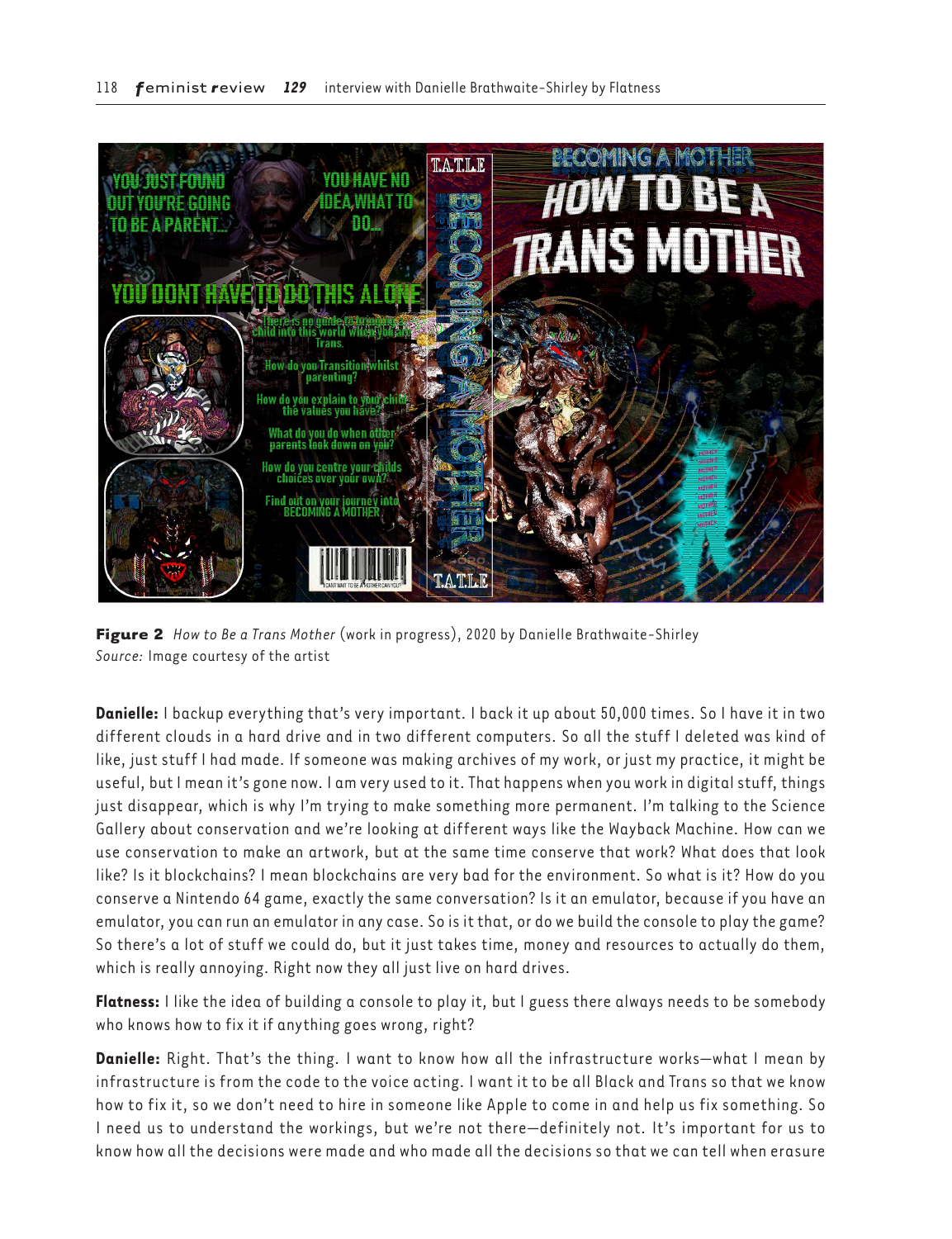

**Figure 3** *Visitor Pass* (animated GIF), 2020 by Danielle Brathwaite-Shirley *Source:* Image courtesy of the artist

could happen, because for me something about archives is that the person who decides what to archive is the same person who creates pieces of erasure within the archive.

**Flatness:** Can you say what freedom on the internet means to you? Like, you've said that you're not into NFTs and that kind of marketisation of digital artwork.

**Danielle:** Well, I don't know if I'm not into NFTs; that place is not accessible. So basically, the people who are making money on NFTs now are mainly white. And usually what happens is that a market like this crops up and doesn't survive for long. Maybe this one will; we'll see. But most people making the millions of pounds will be white people. I got invited recently to an NFT site, but what I needed was an invite from an artist who had sold a piece of work, then I need to create an Ethereum wallet, then I need a Twitter [account]. And so, it's linked to all these things that limit accessibility. And the only reason I got into it was because I was like, give me an invite, I don't know what this is, I need to see. You know I'm working in a digital field, literally, and how are people making money from Blender files when I haven't sold anything ever? And for me this is it: who can make money, who is worth something and who isn't worth something just because of who they are. It's usually a dealer that says this white person is worth money. And this white person says but this other white person is worth money, and so all the people in that network become worth something. So now we're seeing all these people trying to do NFT hustles: people have been trying to sell NFTs for a very long time, but only recently you can sell concepts rather than how good your artwork is. I'm interested in what this market is doing, and how can I bring Black people into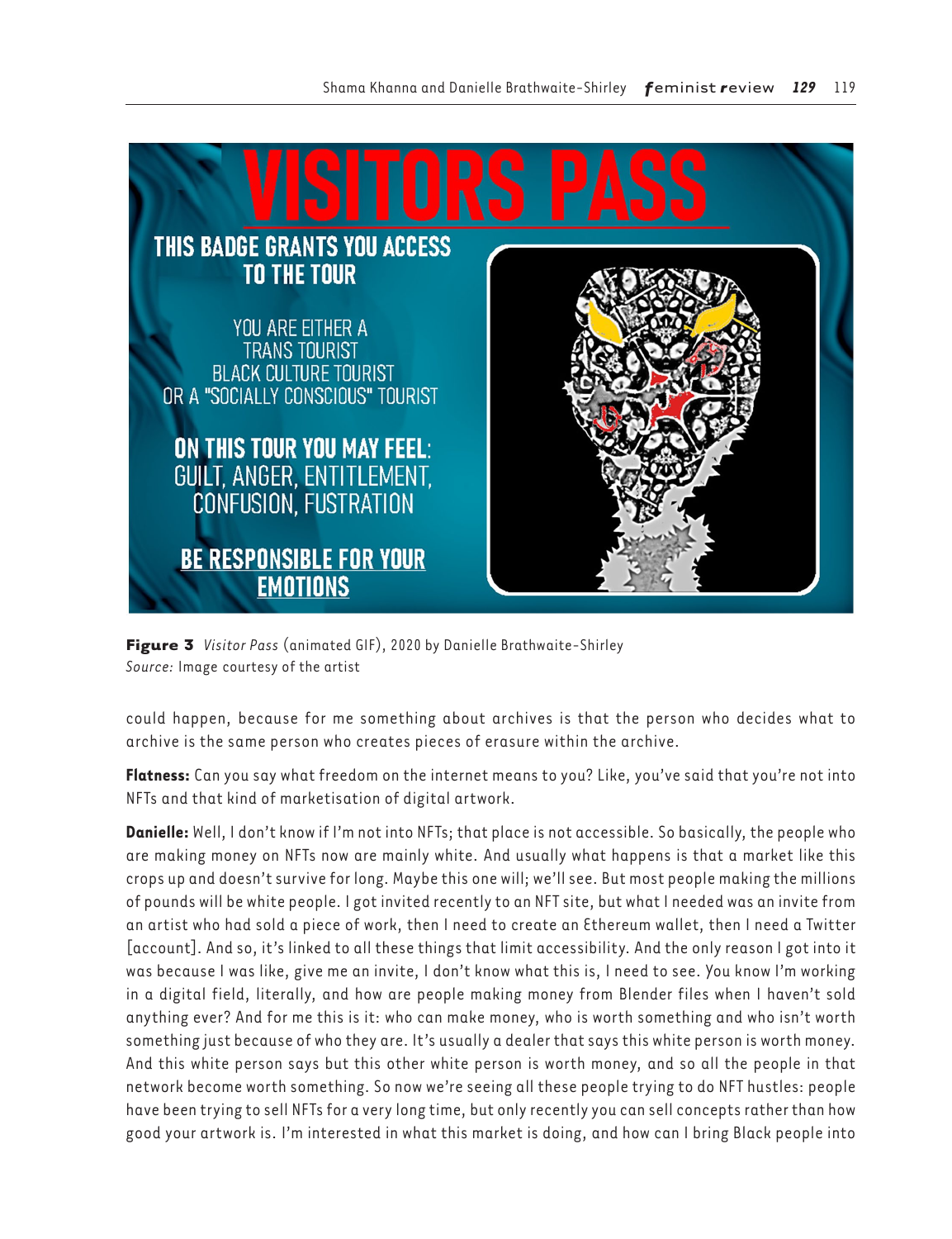this market, and make sure it doesn't stay with white people. I don't know if I'll even get into the market, we'll see, but it's a very weird thing.

**Danielle:** I mean the art world is getting less and less free now. For me there's all these, like, terms and conditions that you have to abide by, like, so if you're on YouTube, you can't say the word Coronavirus or you won't get paid for your video anymore. If you're on Instagram you can't show your nipples because Instagram doesn't want to see your nipples. Or, if you say anything like Black Lives Matter, they could ban your account. They say you're doing terrorist activity. They will have these terms or conditions which they live by and can change based on the individual. There's this crackdown on people wanting to know who everyone is on the internet at all times, and how they can make things more lucrative; it's all about money, always. These terms and conditions limit what we can do because of money, and because of advertisements and because of cookies and because of malware and things that need to be installed onto us, so they can advertise to us better. And so, when I think about freedom of the internet I think about us getting away from the browsers that we currently use and using browsers that have a terms and conditions that are much more clear and enable us to help people just by searching; I mean Google makes a ton of money just by searching. But if you use other search engines, sometimes they plant trees, or sometimes they donate to other people. I think it's time for us to look at the kind of search engines we're using as a form of gaining that freedom.

**Flatness:** I was never a gamer, but I really responded to something you said recently about how customising avatars can 'make an existence you want to feel possible'.1

**Danielle:** Yeah, so those character customisation things let you feel a type of freedom in creating your character but at the same time it's so hard because within the character customisation there's only a set number of parameters you can change. And so in the earlier ones you would have like five different hairs, four different skin tones, five t-shirts, three jeans and some shoes. Nowadays, some have more, but you can see who has made this game by the character customisation engines. So, for example, EverQuest, if you want to be a Black person you could be a Black person with an unrealistic-sized forehead. And so there's like these limitations in the freedom of your choices within these engines, within these parameters that we currently have. And it's why I wanted to get into making my own games. I wanted to see myself reflected so if there's any limitation I wanted to limit those who are not like me, rather than those who are. I think that's the same mentality that they have when they're making these games. I'm not seeing those around me reflected so when I make my games I'm trying to reflect those people specifically.

**Flatness:** Thank you. I think my point was that [customisation] is a way of taking yourself out of your present body; the idea of internet freedom that you could be anyone online. That is so far from my experience with it now: identity politics makes you verify and verify this [present] body over again.

**Danielle:** Yeah, I was having this conversation with someone the other day, as part of this group [where] we play games and we talk about them. It's called The New Design Congress and we were talking about why some people are drawn to creating characters that are exactly like them and other people were creating characters that look nothing like them. And someone explained they wanted to create a character to look exactly like them because they wanted to be the one experiencing those things.

<sup>&</sup>lt;sup>1</sup> Pixel Therapy Podcast, 'Episode 12: Archiving the past and building Black Trans futures with Danielle Brathwaite-Shirley', <https://pixeltherapypod.com/blog/danielle-brathwaite-shirley/>[last accessed 10 April 2021].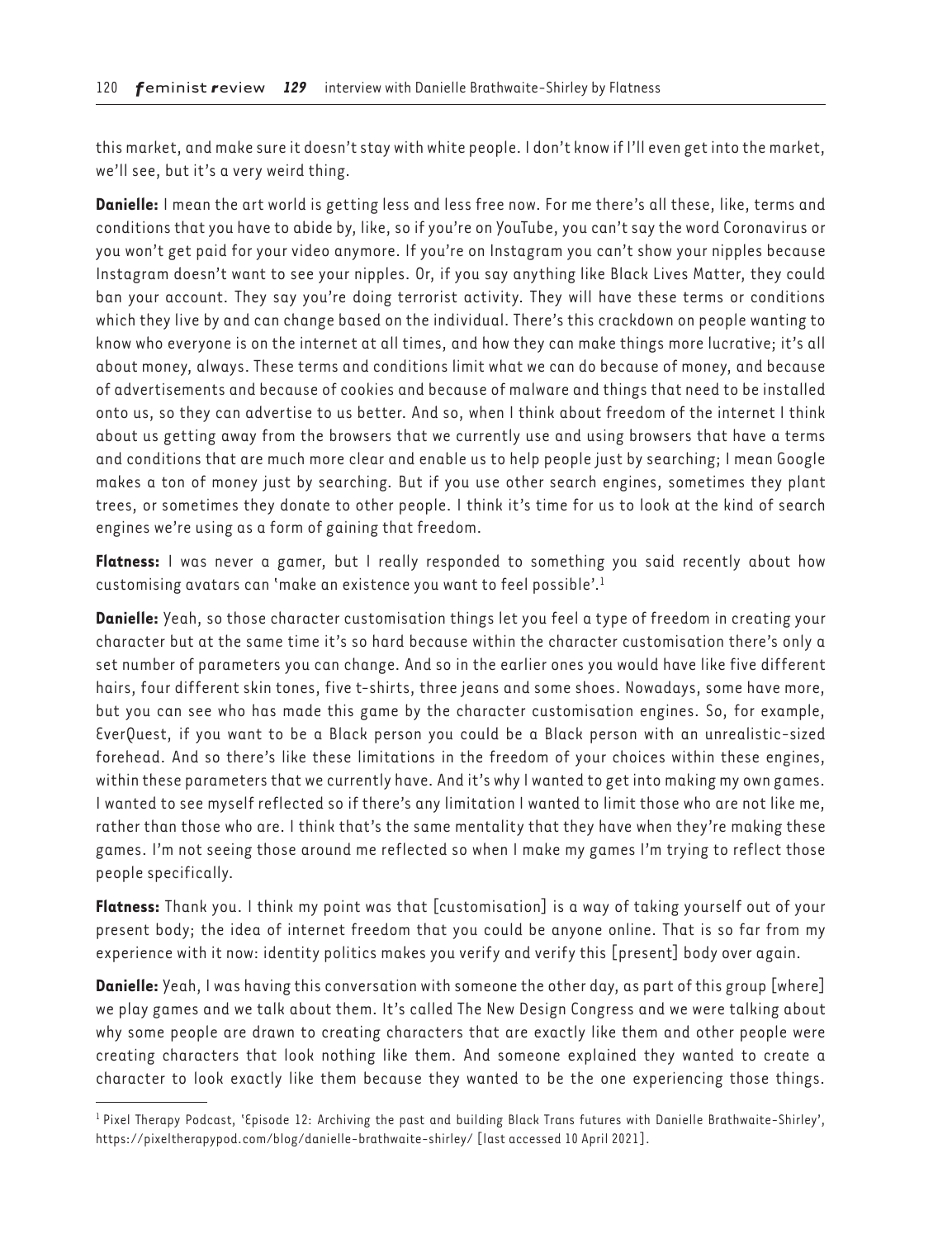Someone else said I wanted to make a character that looks nothing like me because I wanted to have an essence of me, but live a life that I don't, and it's that character's experience not mine. That's just a really good conversation because I don't think it's as cut and dry as we think […] When I played the game *Dragon's Dogma*, because you create two characters, I made one that reflects how I looked, and one that reflected how I wanted to look. That game held my transness, because as I played the game, I felt like I was going on the journey to become who I wanted to be. You have a lot of things to think about when you think about why people role-play online, including the benefit of role-playing during a game session where you learn about yourself and what you are escaping. To be honest, I think we can have like a whole two-hour discussion about this.

**Flatness:** I think it's really interesting in relation to transness in particular. I kind of wish I was into it, now I think it's too late …

**Danielle:** It's never too late!

**Flatness:** Maybe, if I find the right game. What was that game you just said?

**Danielle:** *Dragon's Dogma*. It has got a really good character customisation, amazing.

**Flatness:** Was it made by Trans people?

**Danielle:** No, no, none of these games are. The only game I know made by Trans people, what's it called? I think there's one called *Valhalla* and there's one called *Celeste*. There's one called *The Detective Game*. It's so good. I remember now. There's one called *The Missing* [*The Missing: J.J. Macfield and the Island of Memories*], which is made by a system developer, but the writing was done in association with Trans women who helped him write it.

**Flatness:** You wanted me to ask you about ARGs?

**Danielle:** ARGs are Augmented Reality Games. They are games that use the entire internet, I mean the entirety, as the engine to run the game. It makes much more sense if you YouTube it and watch one. But essentially, an ARG may start from a YouTube video—doesn't have to, but it could—and it will have a link to a Twitter that is run by someone who is playing a role as maybe someone called James. ARGs never say they're fake; to play an ARG you have to realise it's a game. So, this Twitter will say these other things and maybe link to a website that's a fake dating app you have to play to find these other things and essentially they are huge puzzles that use the internet as its medium. They pretend everything is completely real, no matter how ridiculous it is.

 Some of them make a false advert, and get the false advert played as an advert and then they embed the link—there's one that was about pizza—and then you go to the pizza website and it's actually a website about cults displayed as a pizza website. And the idea is to try and figure out what's happening in this cult.

**Flatness:** I think it's only a matter of time before these forms you're describing are recognised as art.

## **author biographies**

Flatness (Shama Khanna) is an independent curator, writer and educator from London. They are the founder of *Flatness* ([http://flatness.eu\)](http://flatness.eu), a long-running platform for artists' moving image and network